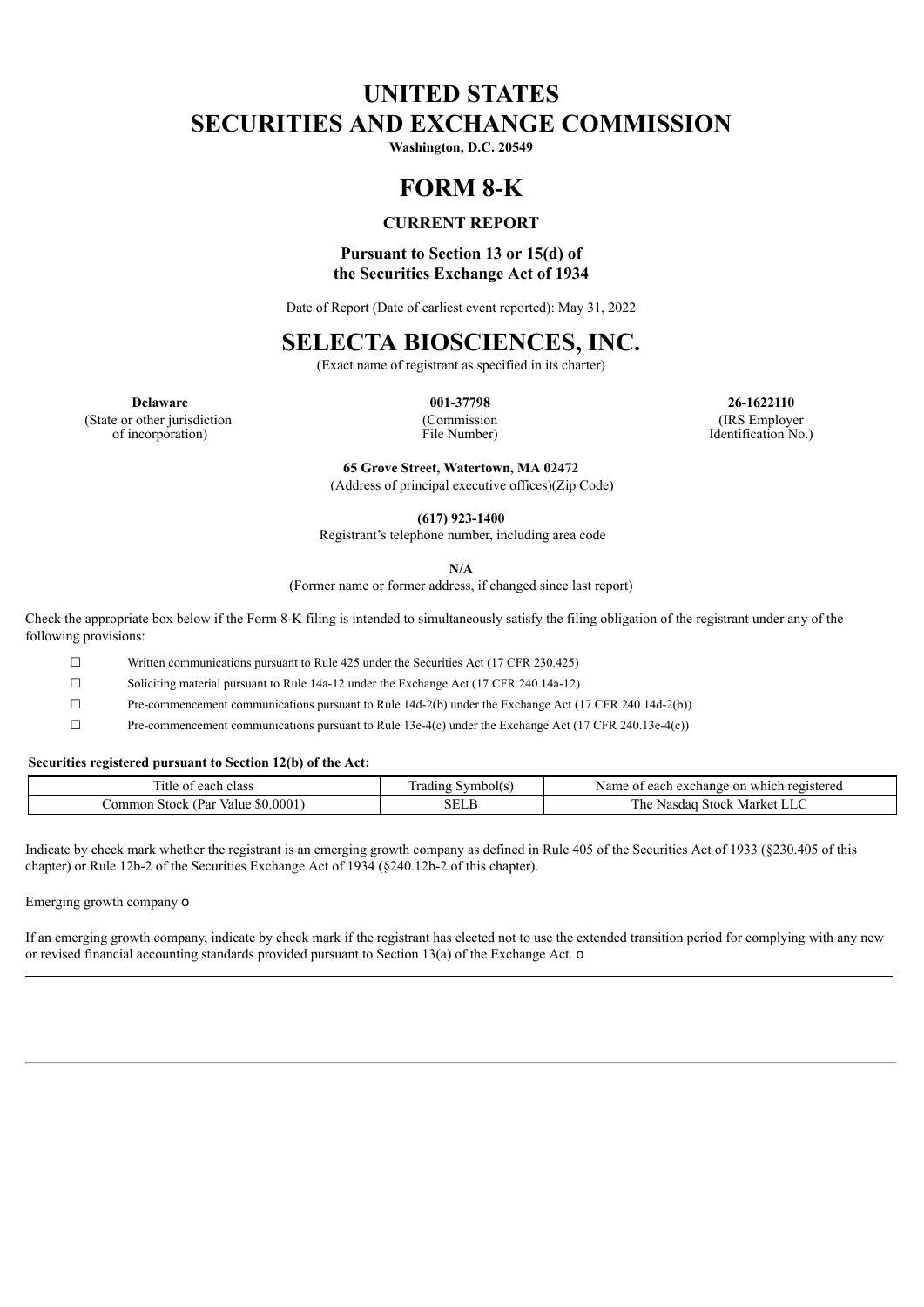#### Item 3.01 Notice of Delisting or Failure to Satisfy a Continued Listing Rule or Standard; Transfer of Listing.

On May 31, 2022, Selecta Biosciences, Inc. (the "Company") received a notice from the Nasdaq Listing Qualifications staff of The Nasdaq Stock Market LLC ("Nasdaq") notifying the Company that, because the closing bid price for the Company's common stock, par value \$0.0001 per share (the "Common Stock"), has fallen below \$1.00 per share for 30 consecutive business days, the Company no longer meets the minimum bid price requirement for continued listing on Nasdaq under Nasdaq Listing Rule 5450(a)(1). The notification from Nasdaq has no immediate effect on the listing of the Company's common stock.

Pursuant to Nasdaq Listing Rule 5810(c)(3)(A), the Company has been provided a grace period of 180 calendar days, or until November 28, 2022, to regain compliance with the minimum closing bid price requirement for continued listing. To regain compliance, the closing bid price of the Company's Common Stock must meet or exceed \$1.00 per share for at least ten consecutive business days during this 180-day grace period. If the Company does not regain compliance with Rule 5450(a)(1) by November 28, 2022, the Company may be eligible for an additional 180-calendar day compliance period.

To qualify for the additional 180-calendar day compliance period, the Company would be required to transfer the listing of the Common Stock from The Nasdaq Global Market to The Nasdaq Capital Market and meet the continued listing requirement for market value of publicly held shares and all other initial listing standards for The Nasdaq Capital Market, except for the minimum bid price requirement, and provide written notice to Nasdaq of its intent to cure the deficiency during this second compliance period, by effecting a reverse stock split, if necessary. However, if it appears to the Nasdaq staff that the Company will not be able to cure the deficiency, or if the Company is otherwise not eligible, Nasdaq will provide notice to the Company that the Common Stock will be subject to delisting.

The Company intends to monitor the closing bid price of the Common Stock and seek to regain compliance with all applicable Nasdaq requirements within the allotted compliance periods. The Company also intends to consider its available options in the event that the closing bid price of the Common Stock remains below \$1.00 per share for an extended period of time. There can be no assurance that the Company will be able to regain compliance with the minimum bid price requirement or maintain compliance with the other listing requirements.